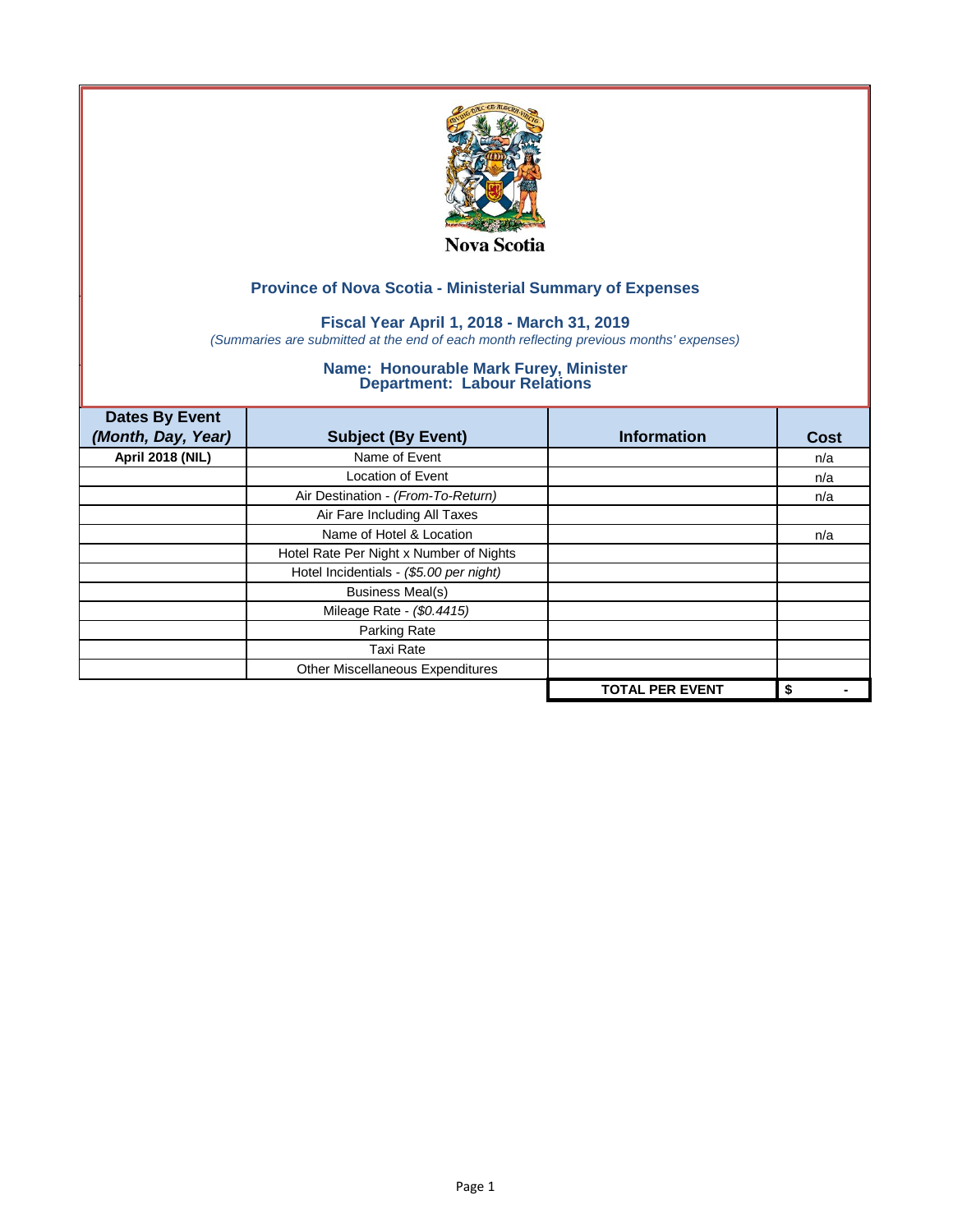

## **Fiscal Year April 1, 2018 - March 31, 2019**

*(Summaries are submitted at the end of each month reflecting previous months' expenses)*

| <b>Dates By Event</b><br>(Month, Day, Year) | <b>Subject (By Event)</b>               | <b>Information</b>     | <b>Cost</b> |
|---------------------------------------------|-----------------------------------------|------------------------|-------------|
| May 2018 (NIL)                              | Name of Event                           |                        | n/a         |
|                                             | Location of Event                       |                        | n/a         |
|                                             | Air Destination - (From-To-Return)      |                        | n/a         |
|                                             | Air Fare Including All Taxes            |                        |             |
|                                             | Name of Hotel & Location                |                        | n/a         |
|                                             | Hotel Rate Per Night x Number of Nights |                        |             |
|                                             | Hotel Incidentials - (\$5.00 per night) |                        |             |
|                                             | <b>Business Meal(s)</b>                 |                        |             |
|                                             | Mileage Rate - (\$0.4415)               |                        |             |
|                                             | Parking Rate                            |                        |             |
|                                             | <b>Taxi Rate</b>                        |                        |             |
|                                             | Other Miscellaneous Expenditures        |                        |             |
|                                             |                                         | <b>TOTAL PER EVENT</b> | \$          |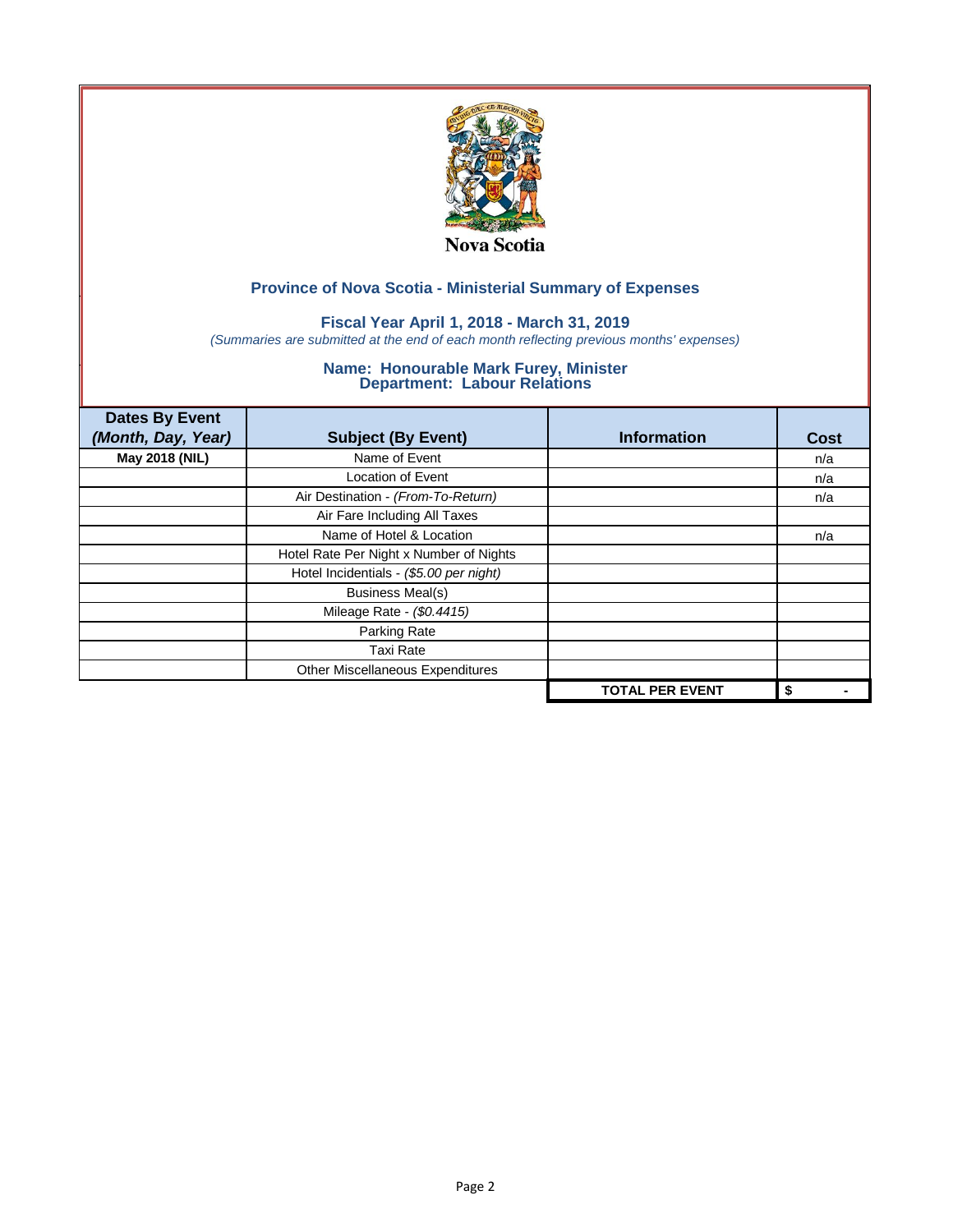

# **Fiscal Year April 1, 2018 - March 31, 2019**

*(Summaries are submitted at the end of each month reflecting previous months' expenses)*

| <b>Dates By Event</b><br>(Month, Day, Year) | <b>Subject (By Event)</b>               | <b>Information</b>     | <b>Cost</b> |
|---------------------------------------------|-----------------------------------------|------------------------|-------------|
| <b>June 2018 (NIL)</b>                      | Name of Event                           |                        | n/a         |
|                                             | Location of Event                       |                        | n/a         |
|                                             | Air Destination - (From-To-Return)      |                        | n/a         |
|                                             | Air Fare Including All Taxes            |                        |             |
|                                             | Name of Hotel & Location                |                        | n/a         |
|                                             | Hotel Rate Per Night x Number of Nights |                        |             |
|                                             | Hotel Incidentials - (\$5.00 per night) |                        |             |
|                                             | <b>Business Meal(s)</b>                 |                        |             |
|                                             | Mileage Rate - (\$0.4415)               |                        |             |
|                                             | Parking Rate                            |                        |             |
|                                             | <b>Taxi Rate</b>                        |                        |             |
|                                             | Other Miscellaneous Expenditures        |                        |             |
|                                             |                                         | <b>TOTAL PER EVENT</b> | \$          |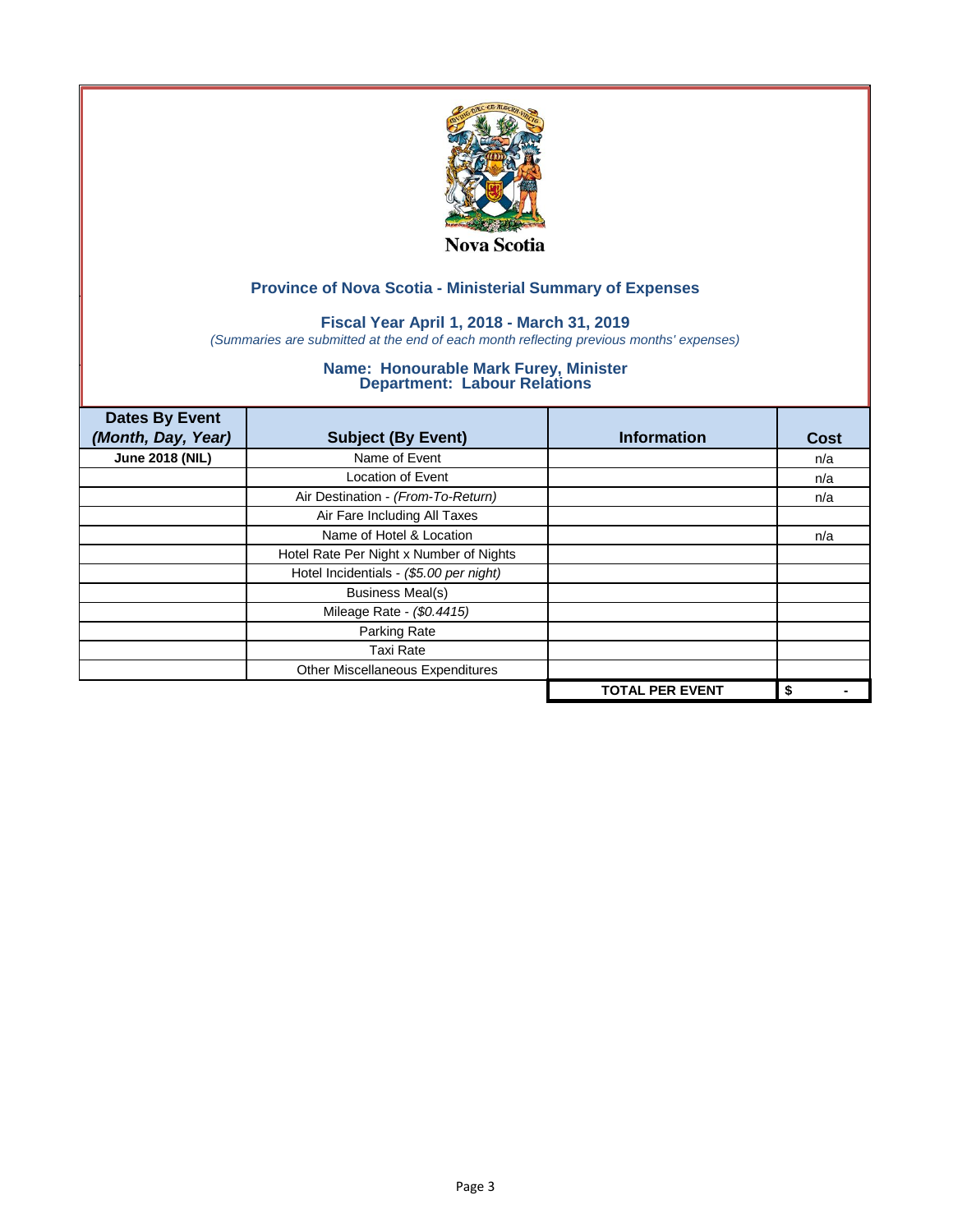

## **Fiscal Year April 1, 2018 - March 31, 2019**

*(Summaries are submitted at the end of each month reflecting previous months' expenses)*

| <b>Dates By Event</b><br>(Month, Day, Year) | <b>Subject (By Event)</b>               | <b>Information</b>     | <b>Cost</b> |
|---------------------------------------------|-----------------------------------------|------------------------|-------------|
| <b>July 2018 (NIL)</b>                      | Name of Event                           |                        | n/a         |
|                                             | <b>Location of Event</b>                |                        | n/a         |
|                                             | Air Destination - (From-To-Return)      |                        | n/a         |
|                                             | Air Fare Including All Taxes            |                        |             |
|                                             | Name of Hotel & Location                |                        | n/a         |
|                                             | Hotel Rate Per Night x Number of Nights |                        |             |
|                                             | Hotel Incidentials - (\$5.00 per night) |                        |             |
|                                             | <b>Business Meal(s)</b>                 |                        |             |
|                                             | Mileage Rate - (\$0.4415)               |                        |             |
|                                             | Parking Rate                            |                        |             |
|                                             | Taxi Rate                               |                        |             |
|                                             | Other Miscellaneous Expenditures        |                        |             |
|                                             |                                         | <b>TOTAL PER EVENT</b> | \$          |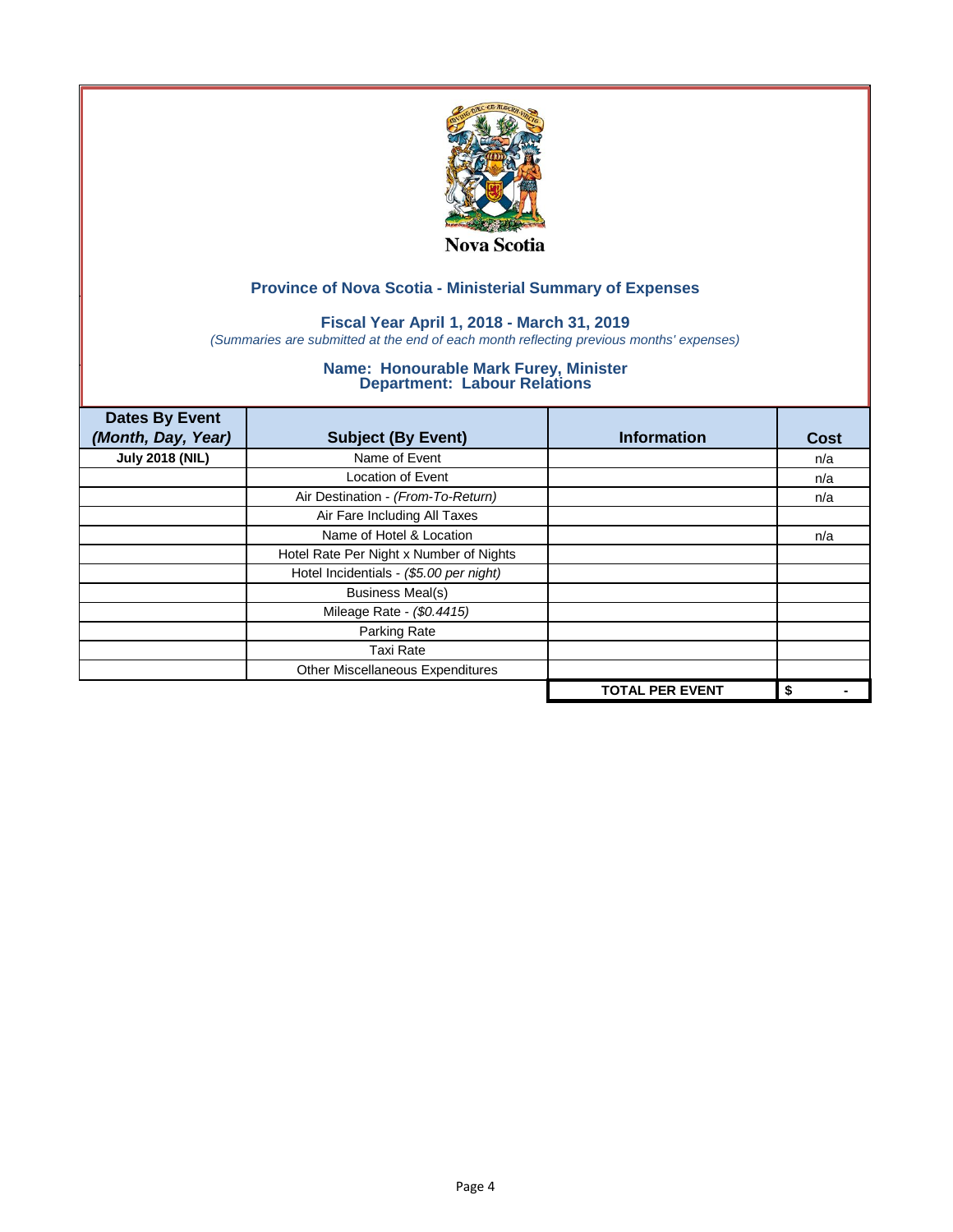

## **Fiscal Year April 1, 2018 - March 31, 2019**

*(Summaries are submitted at the end of each month reflecting previous months' expenses)*

| <b>Dates By Event</b><br>(Month, Day, Year) | <b>Subject (By Event)</b>               | <b>Information</b>     | <b>Cost</b> |
|---------------------------------------------|-----------------------------------------|------------------------|-------------|
| August 2018 (NIL)                           | Name of Event                           |                        | n/a         |
|                                             | Location of Event                       |                        | n/a         |
|                                             | Air Destination - (From-To-Return)      |                        | n/a         |
|                                             | Air Fare Including All Taxes            |                        |             |
|                                             | Name of Hotel & Location                |                        | n/a         |
|                                             | Hotel Rate Per Night x Number of Nights |                        |             |
|                                             | Hotel Incidentials - (\$5.00 per night) |                        |             |
|                                             | <b>Business Meal(s)</b>                 |                        |             |
|                                             | Mileage Rate - (\$0.4415)               |                        |             |
|                                             | Parking Rate                            |                        |             |
|                                             | <b>Taxi Rate</b>                        |                        |             |
|                                             | Other Miscellaneous Expenditures        |                        |             |
|                                             |                                         | <b>TOTAL PER EVENT</b> | \$          |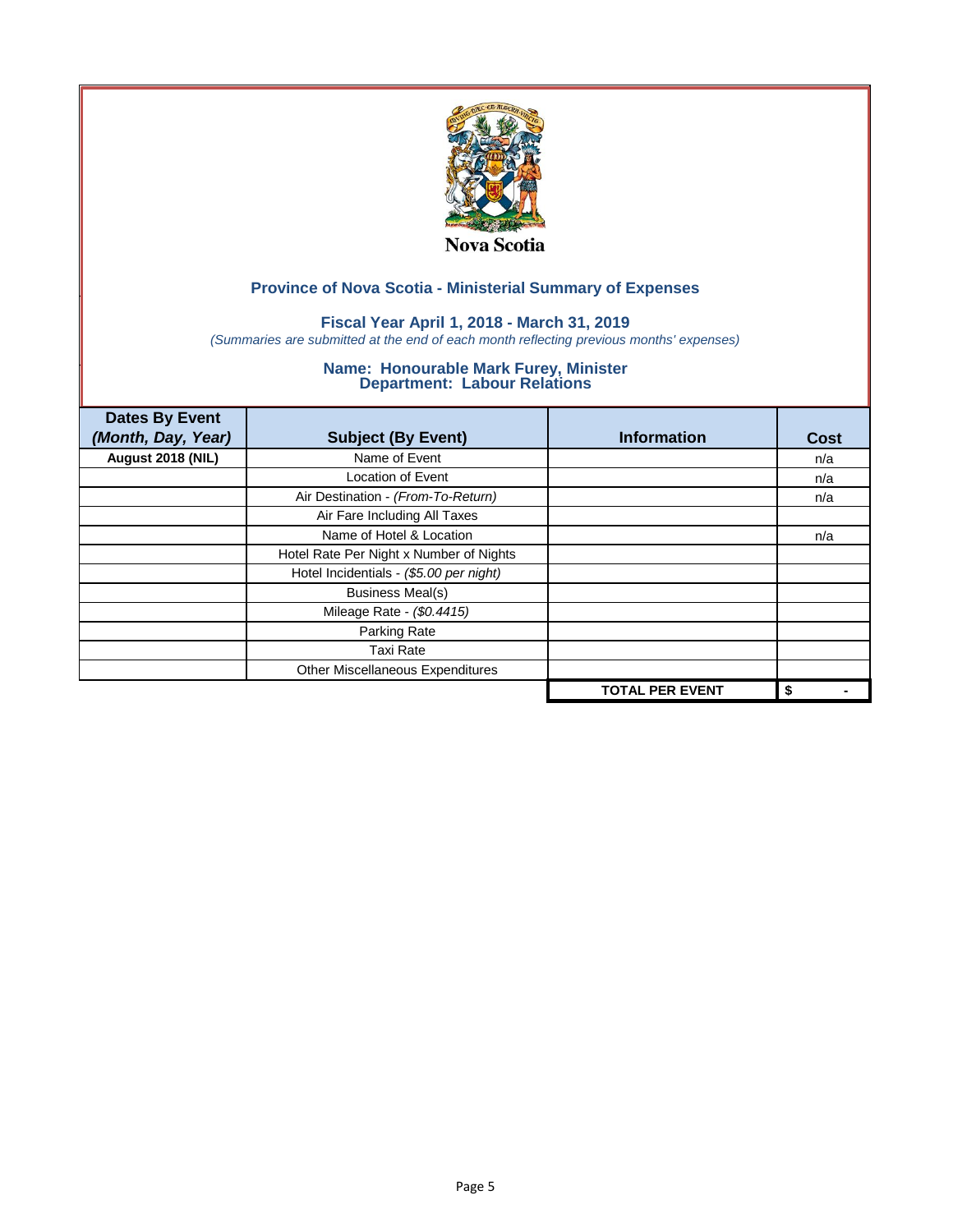

# **Fiscal Year April 1, 2018 - March 31, 2019**

*(Summaries are submitted at the end of each month reflecting previous months' expenses)*

| <b>Dates By Event</b><br>(Month, Day, Year) | <b>Subject (By Event)</b>               | <b>Information</b>     | <b>Cost</b> |
|---------------------------------------------|-----------------------------------------|------------------------|-------------|
| September 2018 (NIL)                        | Name of Event                           |                        | n/a         |
|                                             | <b>Location of Event</b>                |                        | n/a         |
|                                             | Air Destination - (From-To-Return)      |                        | n/a         |
|                                             | Air Fare Including All Taxes            |                        |             |
|                                             | Name of Hotel & Location                |                        | n/a         |
|                                             | Hotel Rate Per Night x Number of Nights |                        |             |
|                                             | Hotel Incidentials - (\$5.00 per night) |                        |             |
|                                             | <b>Business Meal(s)</b>                 |                        |             |
|                                             | Mileage Rate - (\$0.4415)               |                        |             |
|                                             | Parking Rate                            |                        |             |
|                                             | Taxi Rate                               |                        |             |
|                                             | Other Miscellaneous Expenditures        |                        |             |
|                                             |                                         | <b>TOTAL PER EVENT</b> | \$          |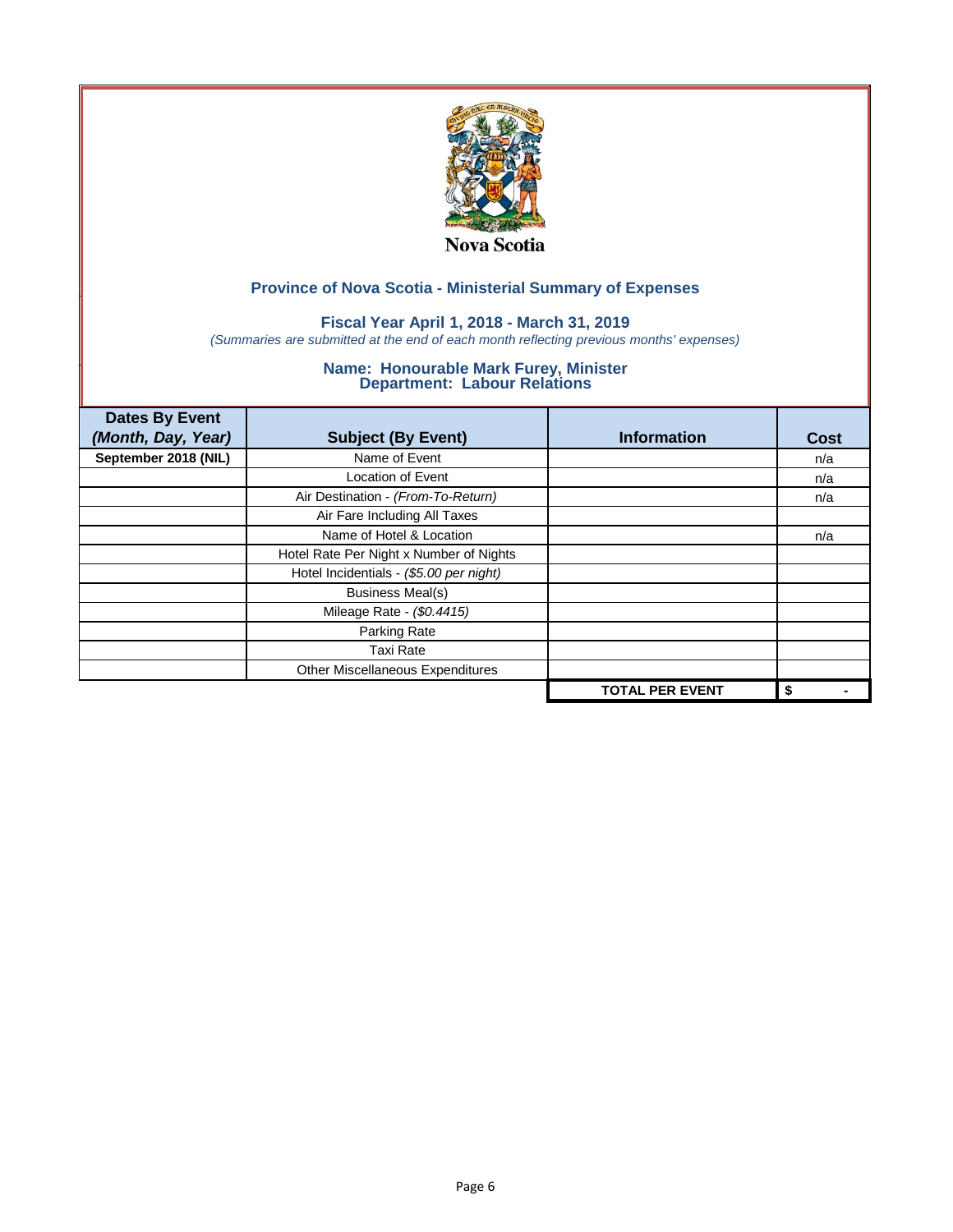

## **Fiscal Year April 1, 2018 - March 31, 2019**

*(Summaries are submitted at the end of each month reflecting previous months' expenses)*

| <b>Dates By Event</b><br>(Month, Day, Year) | <b>Subject (By Event)</b>               | <b>Information</b>     | <b>Cost</b> |
|---------------------------------------------|-----------------------------------------|------------------------|-------------|
| October 2018 (NIL)                          | Name of Event                           |                        | n/a         |
|                                             | <b>Location of Event</b>                |                        | n/a         |
|                                             | Air Destination - (From-To-Return)      |                        | n/a         |
|                                             | Air Fare Including All Taxes            |                        |             |
|                                             | Name of Hotel & Location                |                        | n/a         |
|                                             | Hotel Rate Per Night x Number of Nights |                        |             |
|                                             | Hotel Incidentials - (\$5.00 per night) |                        |             |
|                                             | <b>Business Meal(s)</b>                 |                        |             |
|                                             | Mileage Rate - (\$0.4415)               |                        |             |
|                                             | Parking Rate                            |                        |             |
|                                             | Taxi Rate                               |                        |             |
|                                             | Other Miscellaneous Expenditures        |                        |             |
|                                             |                                         | <b>TOTAL PER EVENT</b> | \$          |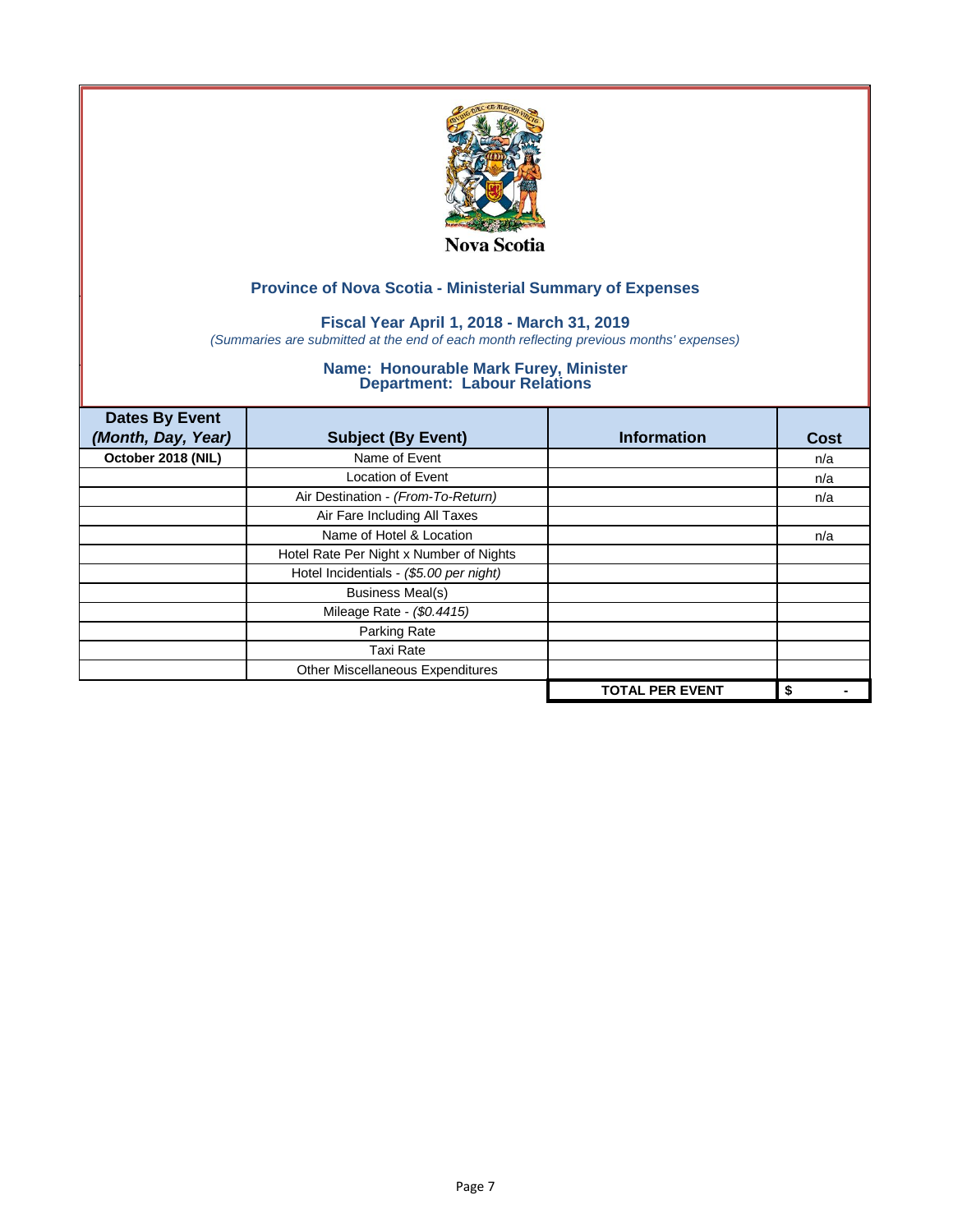

## **Fiscal Year April 1, 2018 - March 31, 2019**

*(Summaries are submitted at the end of each month reflecting previous months' expenses)*

| <b>Dates By Event</b><br>(Month, Day, Year) | <b>Subject (By Event)</b>               | <b>Information</b>     | <b>Cost</b> |
|---------------------------------------------|-----------------------------------------|------------------------|-------------|
| November 2018 (NIL)                         | Name of Event                           |                        | n/a         |
|                                             | <b>Location of Event</b>                |                        | n/a         |
|                                             | Air Destination - (From-To-Return)      |                        | n/a         |
|                                             | Air Fare Including All Taxes            |                        |             |
|                                             | Name of Hotel & Location                |                        | n/a         |
|                                             | Hotel Rate Per Night x Number of Nights |                        |             |
|                                             | Hotel Incidentials - (\$5.00 per night) |                        |             |
|                                             | <b>Business Meal(s)</b>                 |                        |             |
|                                             | Mileage Rate - (\$0.4415)               |                        |             |
|                                             | Parking Rate                            |                        |             |
|                                             | Taxi Rate                               |                        |             |
|                                             | Other Miscellaneous Expenditures        |                        |             |
|                                             |                                         | <b>TOTAL PER EVENT</b> | \$          |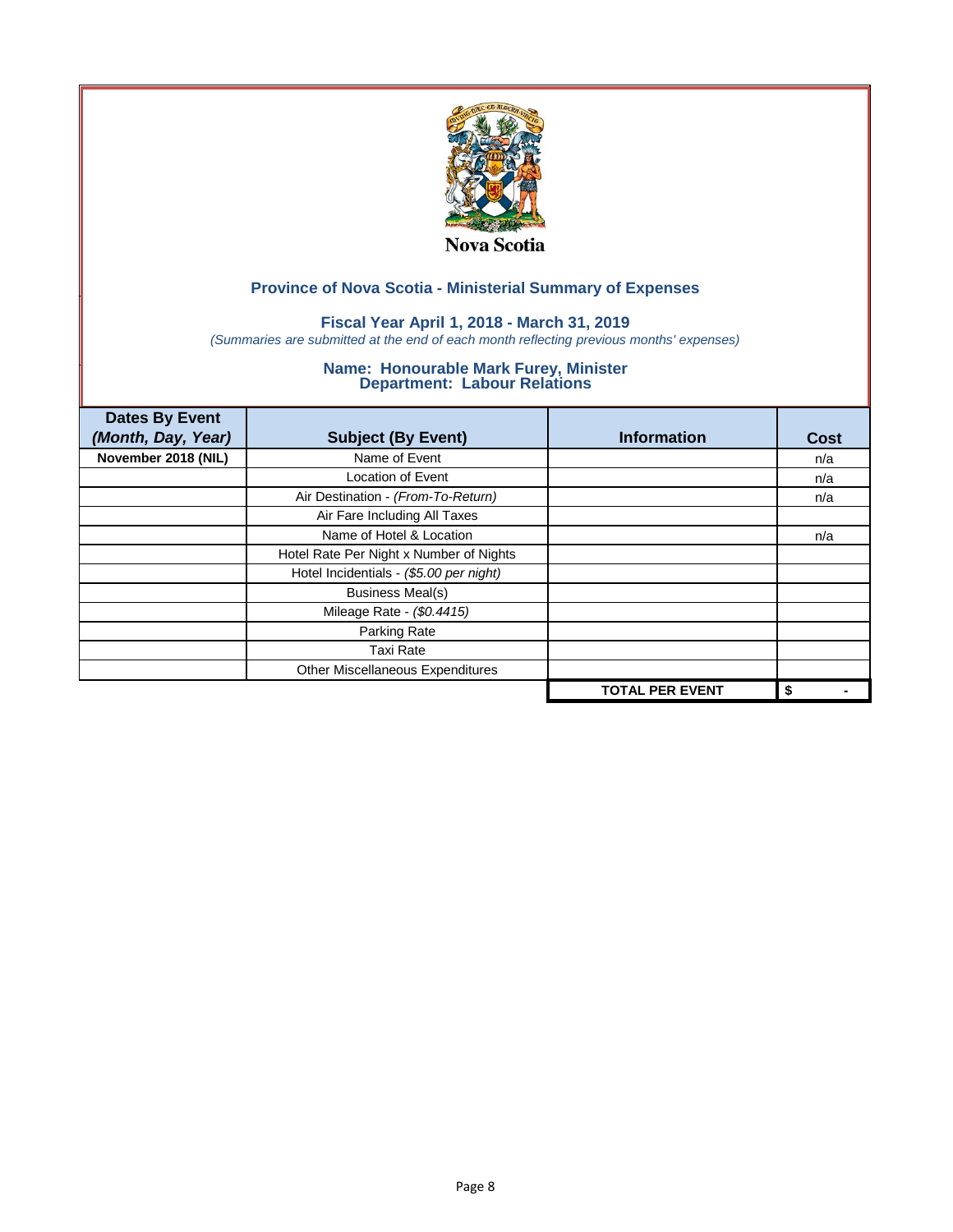

## **Fiscal Year April 1, 2018 - March 31, 2019**

*(Summaries are submitted at the end of each month reflecting previous months' expenses)*

| <b>Dates By Event</b><br>(Month, Day, Year) | <b>Subject (By Event)</b>               | <b>Information</b>     | <b>Cost</b> |
|---------------------------------------------|-----------------------------------------|------------------------|-------------|
| December 2018 (NIL)                         | Name of Event                           |                        | n/a         |
|                                             | <b>Location of Event</b>                |                        | n/a         |
|                                             | Air Destination - (From-To-Return)      |                        | n/a         |
|                                             | Air Fare Including All Taxes            |                        |             |
|                                             | Name of Hotel & Location                |                        | n/a         |
|                                             | Hotel Rate Per Night x Number of Nights |                        |             |
|                                             | Hotel Incidentials - (\$5.00 per night) |                        |             |
|                                             | <b>Business Meal(s)</b>                 |                        |             |
|                                             | Mileage Rate - (\$0.4415)               |                        |             |
|                                             | Parking Rate                            |                        |             |
|                                             | Taxi Rate                               |                        |             |
|                                             | Other Miscellaneous Expenditures        |                        |             |
|                                             |                                         | <b>TOTAL PER EVENT</b> | \$          |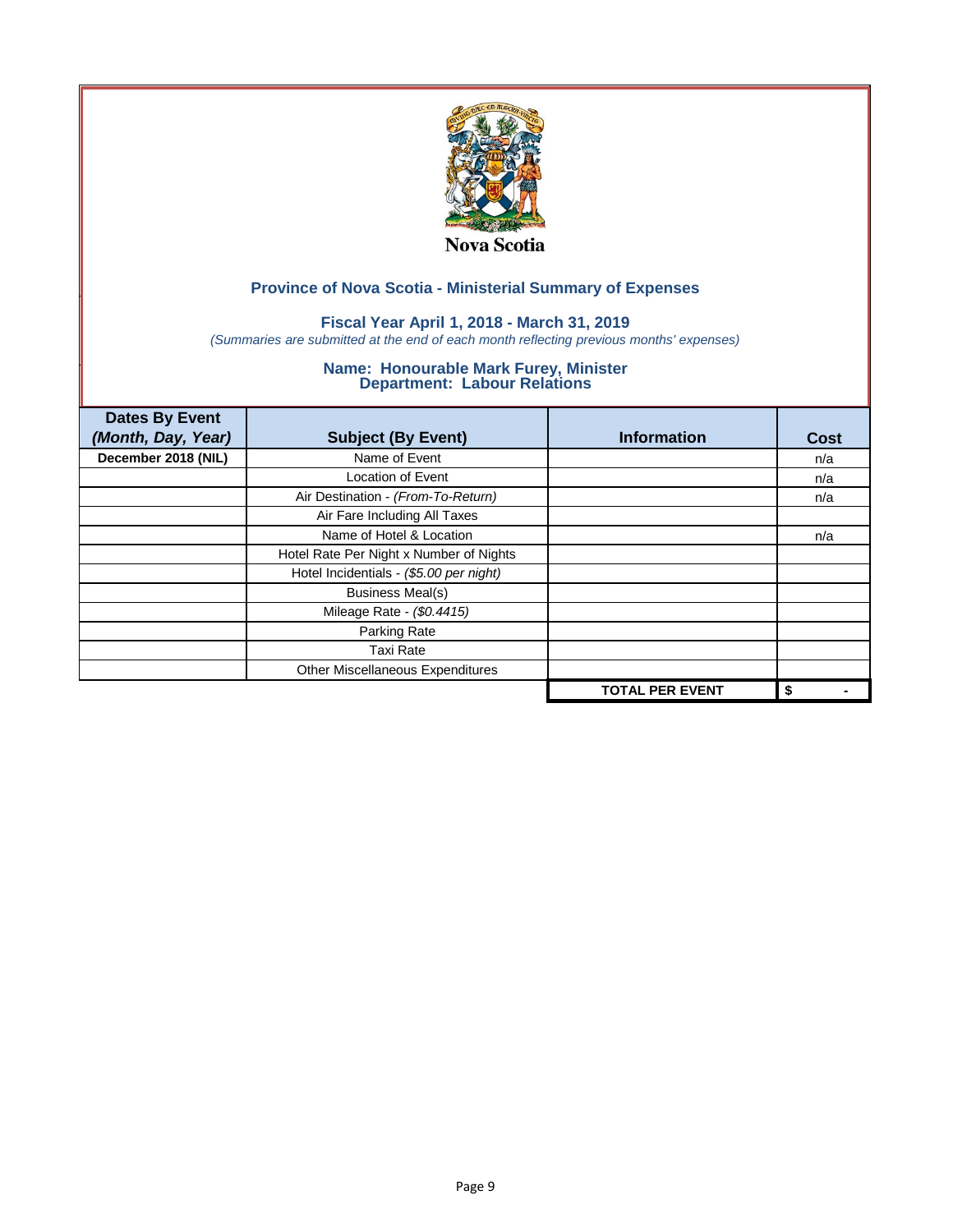

## **Fiscal Year April 1, 2018 - March 31, 2019**

*(Summaries are submitted at the end of each month reflecting previous months' expenses)*

| <b>Dates By Event</b> |                                         |                        |             |
|-----------------------|-----------------------------------------|------------------------|-------------|
| (Month, Day, Year)    | <b>Subject (By Event)</b>               | <b>Information</b>     | <b>Cost</b> |
| January 2019 (NIL)    | Name of Event                           |                        | n/a         |
|                       | <b>Location of Event</b>                |                        | n/a         |
|                       | Air Destination - (From-To-Return)      |                        | n/a         |
|                       | Air Fare Including All Taxes            |                        |             |
|                       | Name of Hotel & Location                |                        | n/a         |
|                       | Hotel Rate Per Night x Number of Nights |                        |             |
|                       | Hotel Incidentials - (\$5.00 per night) |                        |             |
|                       | <b>Business Meal(s)</b>                 |                        |             |
|                       | Mileage Rate - (\$0.4415)               |                        |             |
|                       | Parking Rate                            |                        |             |
|                       | Taxi Rate                               |                        |             |
|                       | Other Miscellaneous Expenditures        |                        |             |
|                       |                                         | <b>TOTAL PER EVENT</b> | \$          |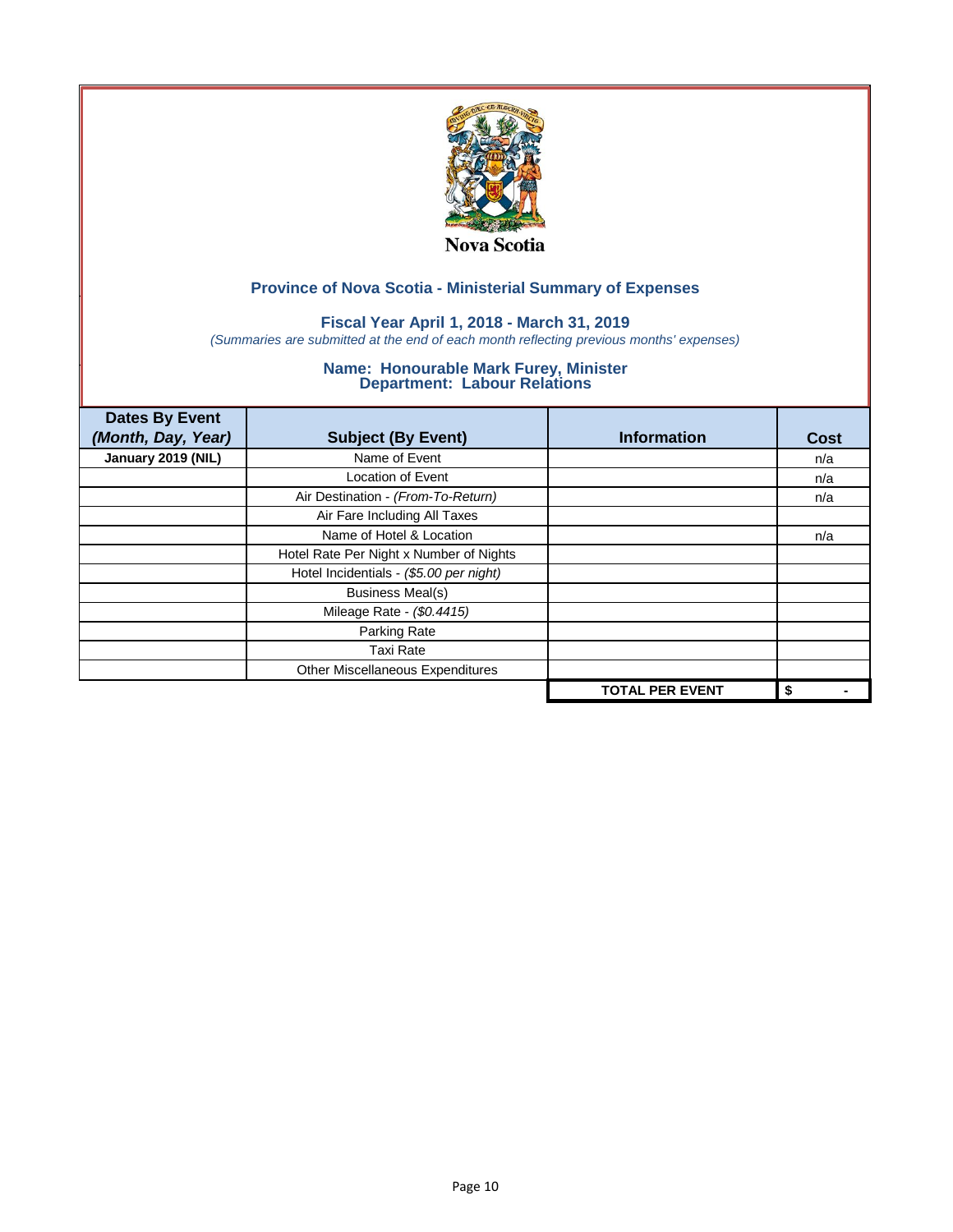

## **Fiscal Year April 1, 2018 - March 31, 2019**

*(Summaries are submitted at the end of each month reflecting previous months' expenses)*

| <b>Dates By Event</b> |                                         |                        |             |
|-----------------------|-----------------------------------------|------------------------|-------------|
| (Month, Day, Year)    | <b>Subject (By Event)</b>               | <b>Information</b>     | <b>Cost</b> |
| February 2019 (NIL)   | Name of Event                           |                        | n/a         |
|                       | <b>Location of Event</b>                |                        | n/a         |
|                       | Air Destination - (From-To-Return)      |                        | n/a         |
|                       | Air Fare Including All Taxes            |                        |             |
|                       | Name of Hotel & Location                |                        | n/a         |
|                       | Hotel Rate Per Night x Number of Nights |                        |             |
|                       | Hotel Incidentials - (\$5.00 per night) |                        |             |
|                       | <b>Business Meal(s)</b>                 |                        |             |
|                       | Mileage Rate - (\$0.4415)               |                        |             |
|                       | Parking Rate                            |                        |             |
|                       | Taxi Rate                               |                        |             |
|                       | Other Miscellaneous Expenditures        |                        |             |
|                       |                                         | <b>TOTAL PER EVENT</b> | \$          |